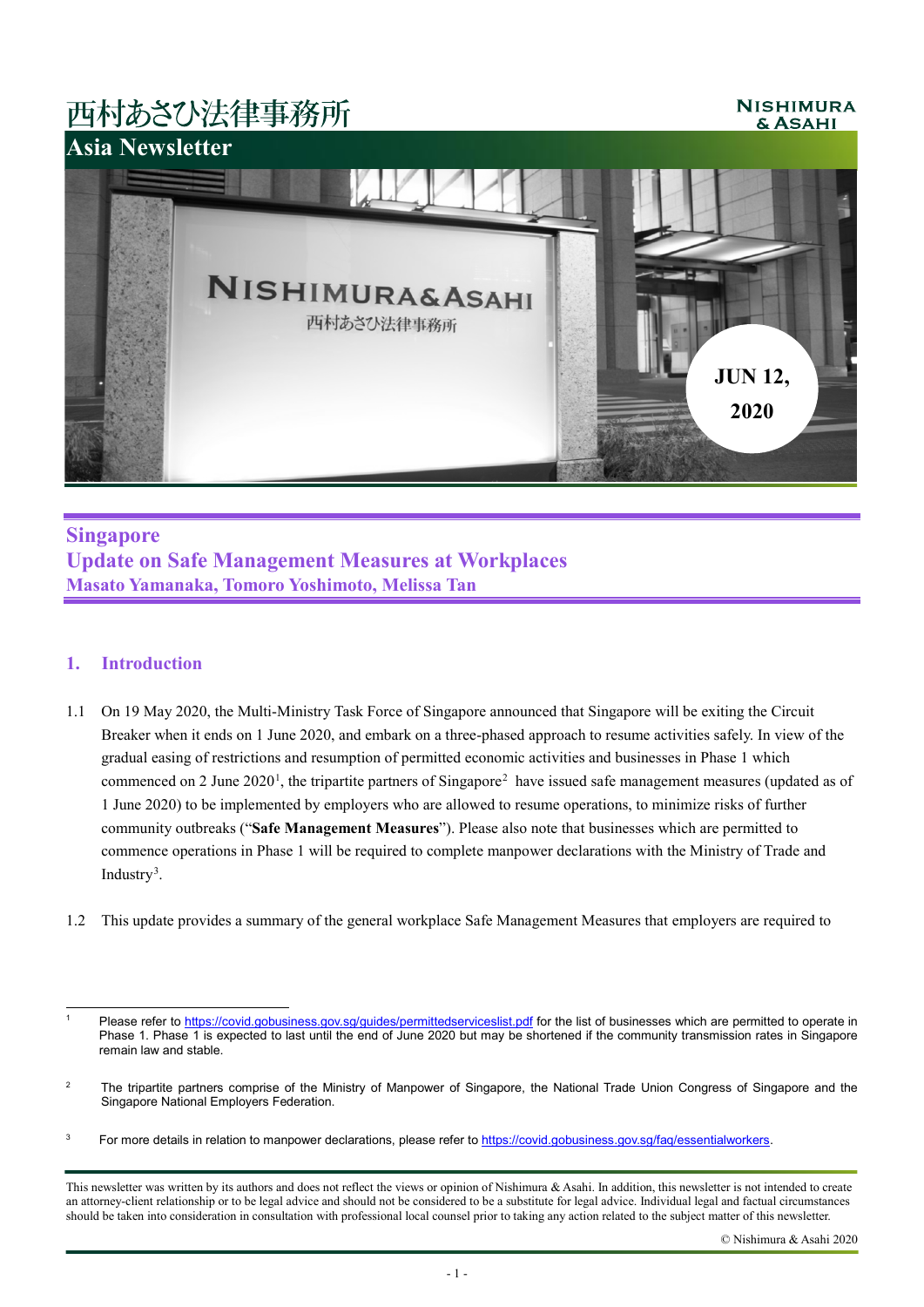implement, communicate and explain to their employees before resuming operations<sup>[4](#page-1-0)</sup>. Failure to implement and comply with such Safe Management Measures may potentially result in stop work orders, issued financial penalties or imprisonment<sup>[5](#page-1-1)</sup>. Please note that the Safe Management Measures listed below are not exhaustive.

# **2. Key Requirements for General Workplace Safe Management Measures**

2.1 The key requirements for general workplace Safe Management Measures to be implemented by employers are summarized as follows:

### 2.2 Taking Care of Workers

- 2.2.1 **Telecommuting the default mode of work**: The default mode of work must be telecommuting and employees should only go to the office where there is no alternative. Employers should provide the necessary IT equipment and solutions for telecommuting. Activities involving close and prolonged contact must be cancelled or deferred. Physical meetings are to be minimized and should be conducted virtually where possible. Where possible, employers should also temporarily redeploy vulnerable employees (e.g. older employees, pregnant employees, employees with underlying conditions) to roles which allow them to telecommute.
- 2.2.2 Where employees are unable to work from home due to the nature of their role/function, employers must ensure the following precautions are in place prior to resuming operations:
	- (a) **Staggered work and break hours**: Work and break hours must be staggered across three (3) one-hourly (1 hourly) blocks with no more than half of the employees reporting to work per block. Where possible, work hours should avoid having employees travel at peak hours. If staggering of work and break hours is not feasible, employers must implement alternative systems to reduce congregations of employees at common spaces (e.g. having different groups of employees to enter/leave via different entry/exit points.)
	- (b) **Shift/Split team arrangements**: Where feasible, employees should be split into teams, with each team restricted to one worksite. Cross-deployment and/or interaction between members of different teams are disallowed. Employers should maintain a list detailing the work arrangements, shift and team number of each employee.
	- (c) **Minimise socialising**: All social gatherings at the workplace are to be cancelled or deferred. Employers must ensure that employees do not socialise or congregate in groups at the workplace, including during meals or breaks by displaying signs and/or instructions at common spaces. Employees should also be reminded not to socialise outside of the workplace, both during working or outside working hours.
	- (d) **Wearing of masks at the workplace**: Employers must ensure sufficiency of masks for employees, including the need to replace them due to workplace conditions. Onsite personnel (e.g. visitors, employees, suppliers, contractors) are required

<span id="page-1-0"></span> $\overline{a}$ <sup>4</sup> Please note that workplaces in specific sectors such as Construction, Marine & Offshore, Process, Manufacturing, F&B and Retail may have additional requirements. Please refer t[o https://www.gov.sg/article/covid-19-sector-specific-advisories](https://www.gov.sg/article/covid-19-sector-specific-advisories) for advisories relating to specific sectors.

<span id="page-1-1"></span><sup>&</sup>lt;sup>5</sup> Under the COVID-19 (Temporary Measures) Act of Singapore (No. 14 of 2020), failure to comply with Safe Management Measures could result in a fine of up to SGD10,000 or imprisonment of up to 6 months, or both. Repeat offenders will be fined up to SGD20,000 or imprisoned up to 12 months, or both.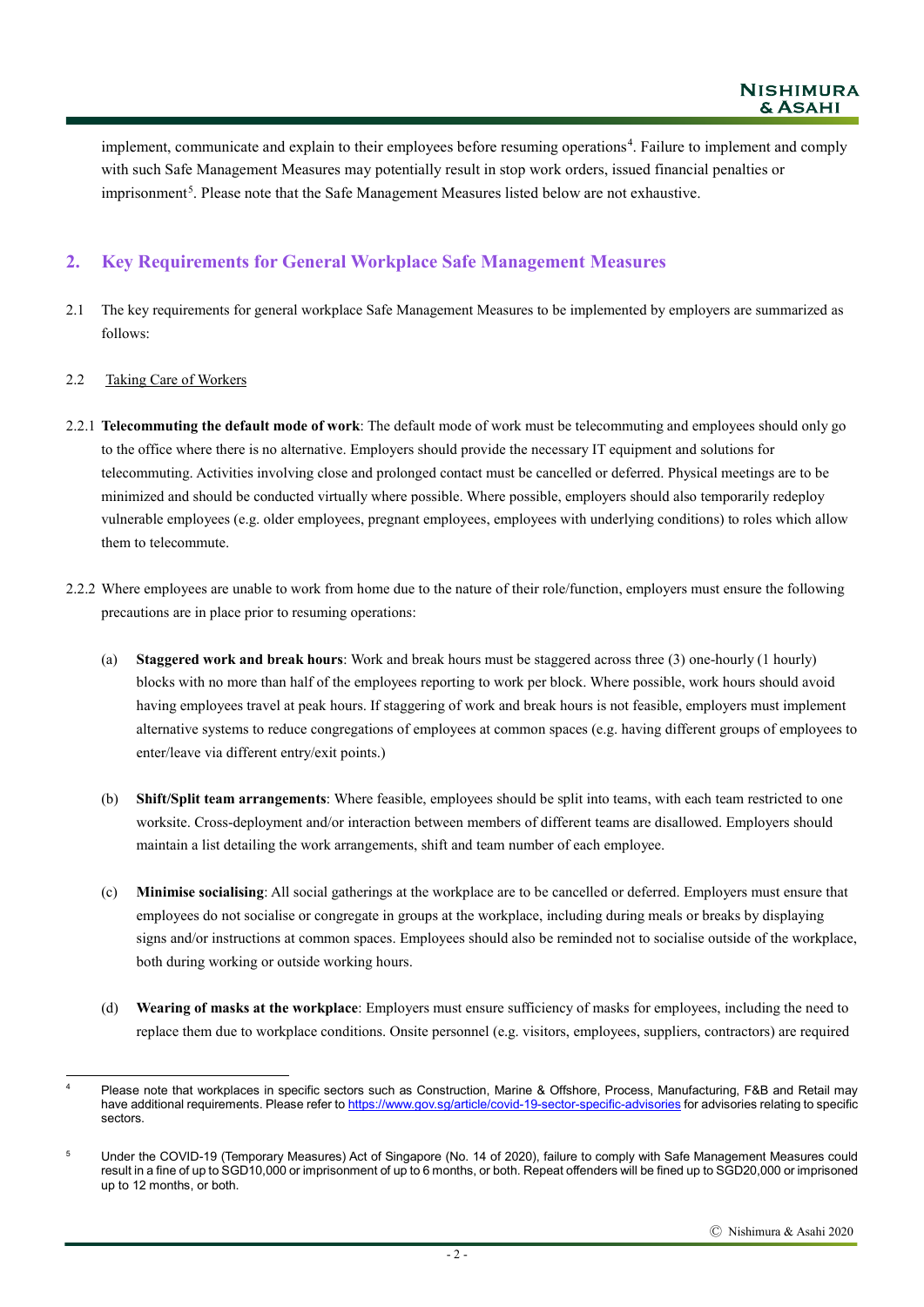to wear a mask and other necessary personal protective equipment at all times at the workplace, except during activities which require them to be removed.

- (e) **Observing good personal hygiene**: Employees should be encouraged to observe good personal hygiene (e.g. washing of hands regularly and refraining from touching their face).
- 2.3 Taking care of the workplace
- 2.3.1 **Limiting access to workplace**: Workplace access should only be limited to essential employees and authorized visitors. Signs indicating that unwell personnel will be refused access should be displayed.
- 2.3.2 **Logging of entry and declarations via SafeEntry visitor management system**: The SafeEntry visitor management system must be deployed to log the entry of all personnel (including employees and visitors) entering the workplace. Employees and visitors must make the following declarations via the SafeEntry system<sup>[6](#page-2-0)</sup> or via other means before being granted access:
	- (a) they are currently not under a Quarantine Order or Stay-Home Notice;
	- (b) they have not had any close contact with a confirmed COVID-19 case in the past 14 days; and
	- (c) they do not have any fever or flu-like symptoms.
- 2.3.3 **Safe distancing measures**: Physical spacing of at least one (1) metre must be maintained by employees, visitors, suppliers and contractors at all times. Employers should display signs or instructions requiring suppliers and contractors to observe safe distancing measures, and demarcate such distances at workplace premises with visual indicators or barriers.
- 2.3.4 **Regular cleaning of workspace**: Common spaces and equipment must be regularly cleaned. Employers should retain cleaning schedules and instructions to/documents from cleaning service providers. Cleaning agents (e.g. liquid soap, toilet paper) must be available at all toilets and handwash stations, whilst disinfecting agents (e.g. hand sanitisers, disinfectant sprays, paper towels and wipes) must be provided at human traffic stoppage points and common areas (e.g. entrances, reception areas, lift lobbies, meeting rooms, pantries).
- 2.3.5 **Minimising common physical touchpoints**: Use of common physical touchpoints (e.g. thumbprint scanner) should be avoided where possible.
- 2.4 Taking care of workers who become unwell at the workplace
- 2.4.1 **Regular health checks**: Checks on temperature and respiratory systems should be conducted for all onsite employees and visitors twice daily, or where relevant, and must be demonstrated to be in place, upon inspection.
- 2.4.2 **Recording of proximity data on phones**: Employees should be encouraged to download and activate the TraceTogether app[7](#page-2-1) which aids in community-driven contact tracing.

<span id="page-2-0"></span> $6\phantom{a}$ To make declarations via SafeEntry with NRIC, employers must display prominent signs informing all visitors and employees that they are making the required declarations by checking in via SafeEntry.

<span id="page-2-1"></span><sup>&</sup>lt;sup>7</sup> Data recorded by the TraceTogether app is stored on the user's phone, and is only uploaded when the user is suspected to have COVID-19.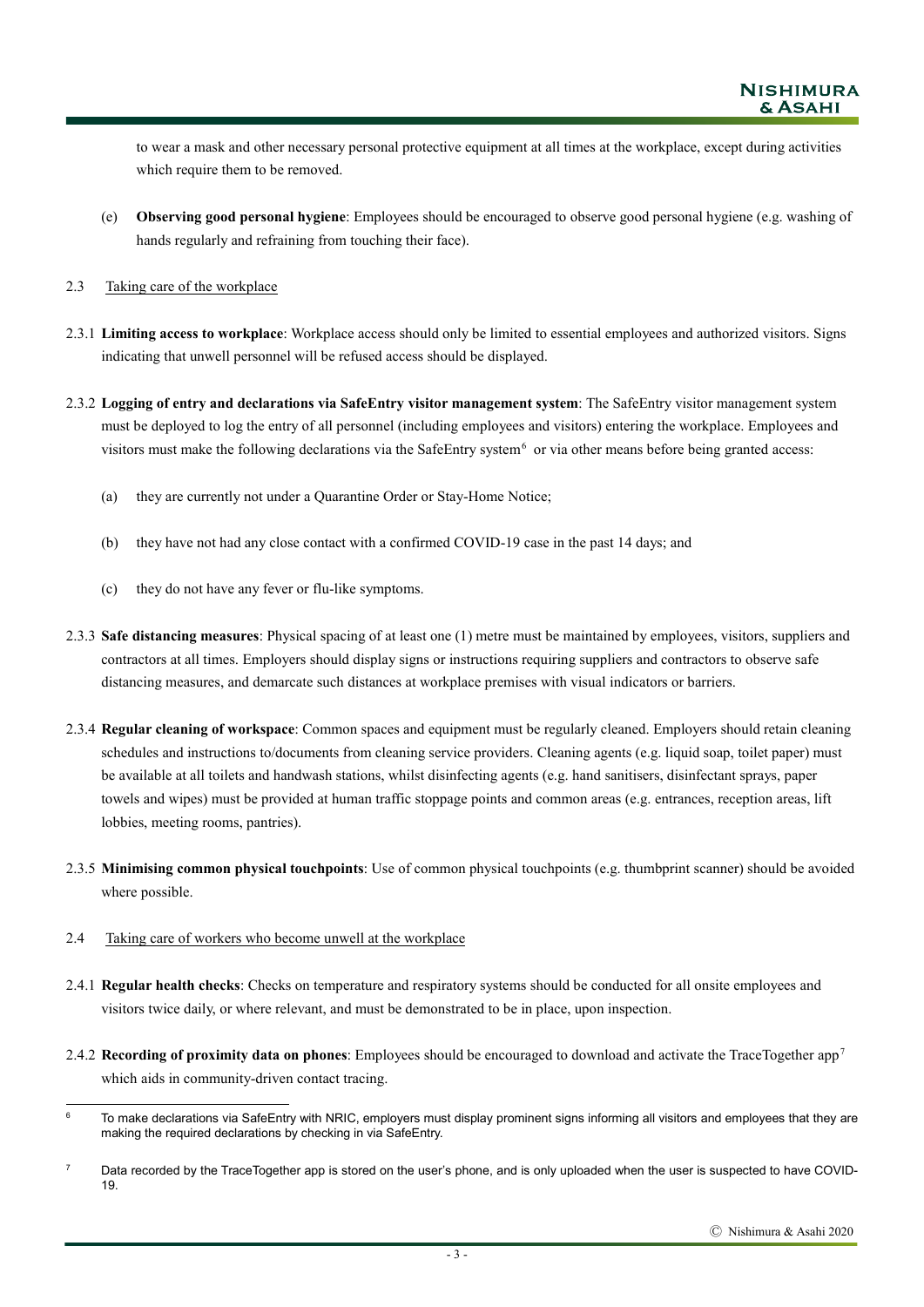#### 2.4.3 **Monitoring of unwell employees and guarding against incipient outbreaks**: Employers must ensure that:

- (a) where possible, employees do not clinic hop;
- (b) employees submit records of medical certificate(s) and diagnoses (only for COVID-19 related symptoms, including acute respiratory infections) and the results of any COVID-19 related tests;
- (c) employees who are unwell monitor their health closely before returning to work; and
- (d) ensuring close contacts of employees who are unwell at the workplace to monitor their health more regularly.
- 2.4.4 **Managing unwell cases**: An evacuation plan must be prepared for suspected and unwell cases, as well as for other on-site personnel. Employers must record all unwell cases. In the event an employee is incapacitated or unconscious, employers should clear the area of other personnel, administer aid immediately, and call for an emergency ambulance to ferry them to the nearest hospital.
- 2.4.5 **Managing confirmed cases**: Employers must immediately vacate and cordon-off the immediate section of the workplace premises where the confirmed case worked, and carry out a thorough cleaning and disinfecting of all on-site areas and assets that were exposed to the confirmed case, in accordance with National Environment Agency Guidelines<sup>[8](#page-3-0)</sup>.
- 2.5 Implement a system of Safe Management Measures at workplaces
- 2.5.1 **Implementation of monitoring plan**: Employers must implement a detailed monitoring plan setting out the steps taken to ensure that requirements are communicated and adhered to, and how issues of non-compliance will be identified. Risk mitigation strategies and proposed steps to remedy and document issues of non-compliance should also be highlighted in the monitoring plan.
- 2.5.2 **Appointment of Safe Management Officer** ("SMO"): Employers are also required to appoint someone capable<sup>[9](#page-3-1)</sup> of carrying out the duties of a SMO which include:
	- (a) coordinating implementation of Safe Management Measures (which includes identifying relevant risks, recommending and implementing risk mitigation measures and communicating measures to workplace personnel);
	- (b) conducting compliance inspections and checks, and documenting/reporting of non-compliance;
	- (c) taking immediate remediate action to remedy non-compliance; and
	- (d) maintaining records of inspections, checks and corrective actions taken which shall be made available upon request by a Government appointed inspector.

<span id="page-3-0"></span> $\overline{8}$ <sup>8</sup> Please refer to [https://www.nea.gov.sg/our-services/public-cleanliness/environmental-cleaning-guidelines/cleaning-and](https://www.nea.gov.sg/our-services/public-cleanliness/environmental-cleaning-guidelines/cleaning-and-disinfection/guidelines/guidelines-for-environmental-cleaning-and-disinfection)[disinfection/guidelines/guidelines-for-environmental-cleaning-and-disinfection](https://www.nea.gov.sg/our-services/public-cleanliness/environmental-cleaning-guidelines/cleaning-and-disinfection/guidelines/guidelines-for-environmental-cleaning-and-disinfection) for the guideline published by the National Environment Agency.

<span id="page-3-1"></span><sup>9</sup> Unionised companies may appoint union leaders or workplace safety and health officers as SMOs.